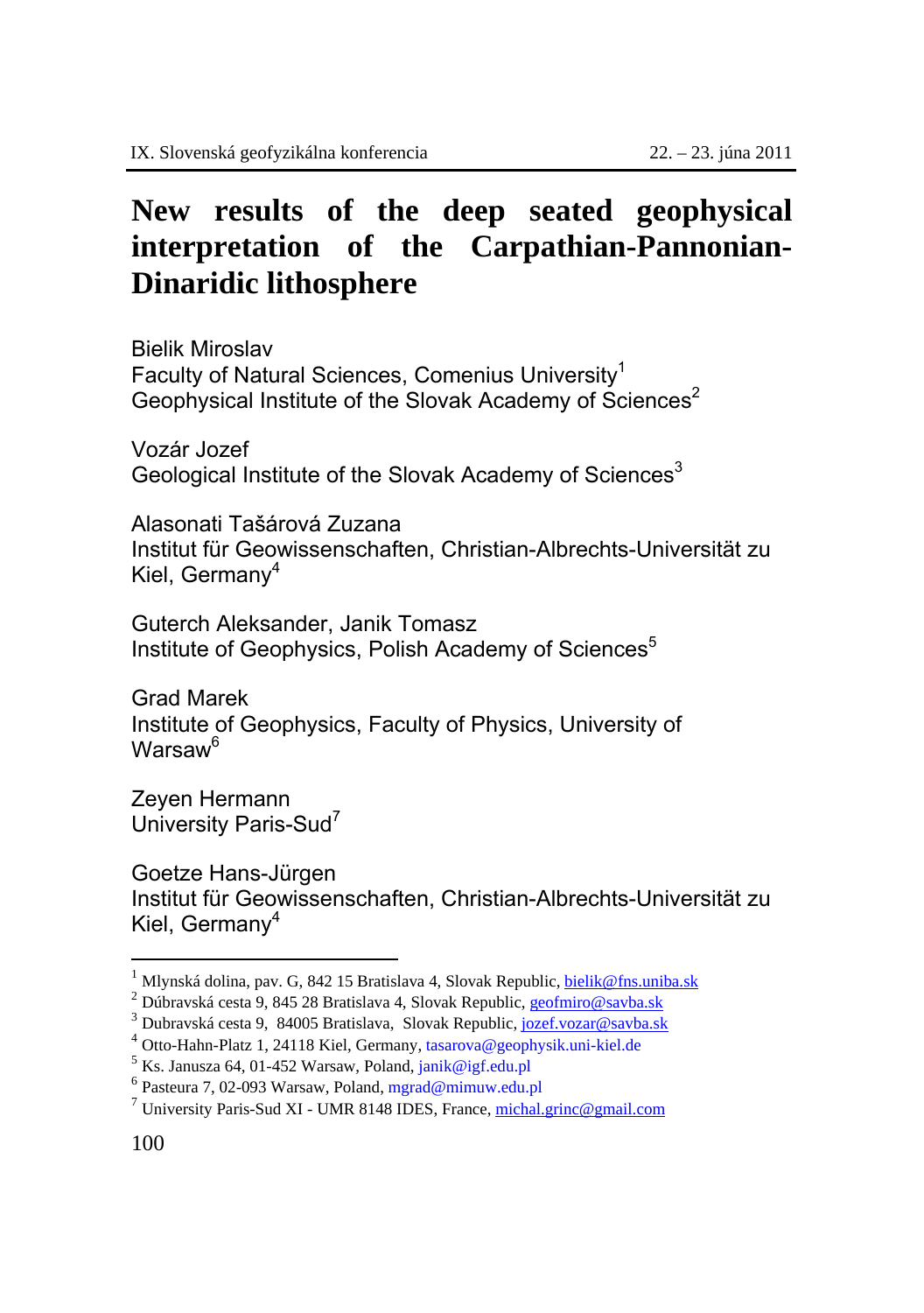Minár Jozef, Kováč Michal Faculty of Natural Sciences, Comenius University1

Csicsay Kristián Geophysical Institute of the Slovak Academy of Sciences<sup>8</sup>

Grinč Michal Faculty of Natural Sciences, Comenius University<sup>1</sup> University Paris-Sud7

A b s t r a c t: We present an overview of the results based on a combined interpretation of the potential field and seismic data in the 2D and 3D space in the Carpathian-Pannonian region. The interpretation of the gravity anomalies is based on the unified and homogenized gravity database from different countries. We continue in an integrated 2D modeling of the surface heat flow, geoid, gravity, and topography data simultaneously. This approach is applied for determination the lithospheric thermal structure along new transects crossing the Southern, Eastern and Western Carpathians, Dinarides, Pannonian Basin, Transylvanian Basin and European Platform.

The first 3D density model of the Western Carpathian-Pannonian region was constructed based on the results of the newest seismic experiments. The temperature and density distribution in the uppermost mantle was calculated using a combination of petrological, mineralogical and geophysical information. This calculation was performed in order to enhance the 3D gravity modelling, particularly in the Pannonian Basin. The Pannonian Basin is characterized by an asthenospheric upwelling and thus by anomalous temperatures and densities in the uppermost mantle. The 3D model enabled also to perform gravity stripping that was applied as an additional analysis of the gravity field. It allows to identify the sources of the anomalies, to separate their effects and localize the lithospheric inhomogeneities. The gravity stripped image of the region revealed significant differences of the nature of the microplates ALCAPA and Tisza-Dacia from the surrounding regions.

The recent results of modeling of refracted and reflected waves with use 2D ray tracing technique for profiles CEL01, CEL04, CEL05, CEL06, CEL11, CEL12 and CEL28 will be presented. Obtained P-wave velocity models of the

 $\overline{a}$ 

<sup>&</sup>lt;sup>8</sup> Dúbravská cesta 9, 845 28 Bratislava 4, Slovak Republic, kristian.csicsay@gmail.com